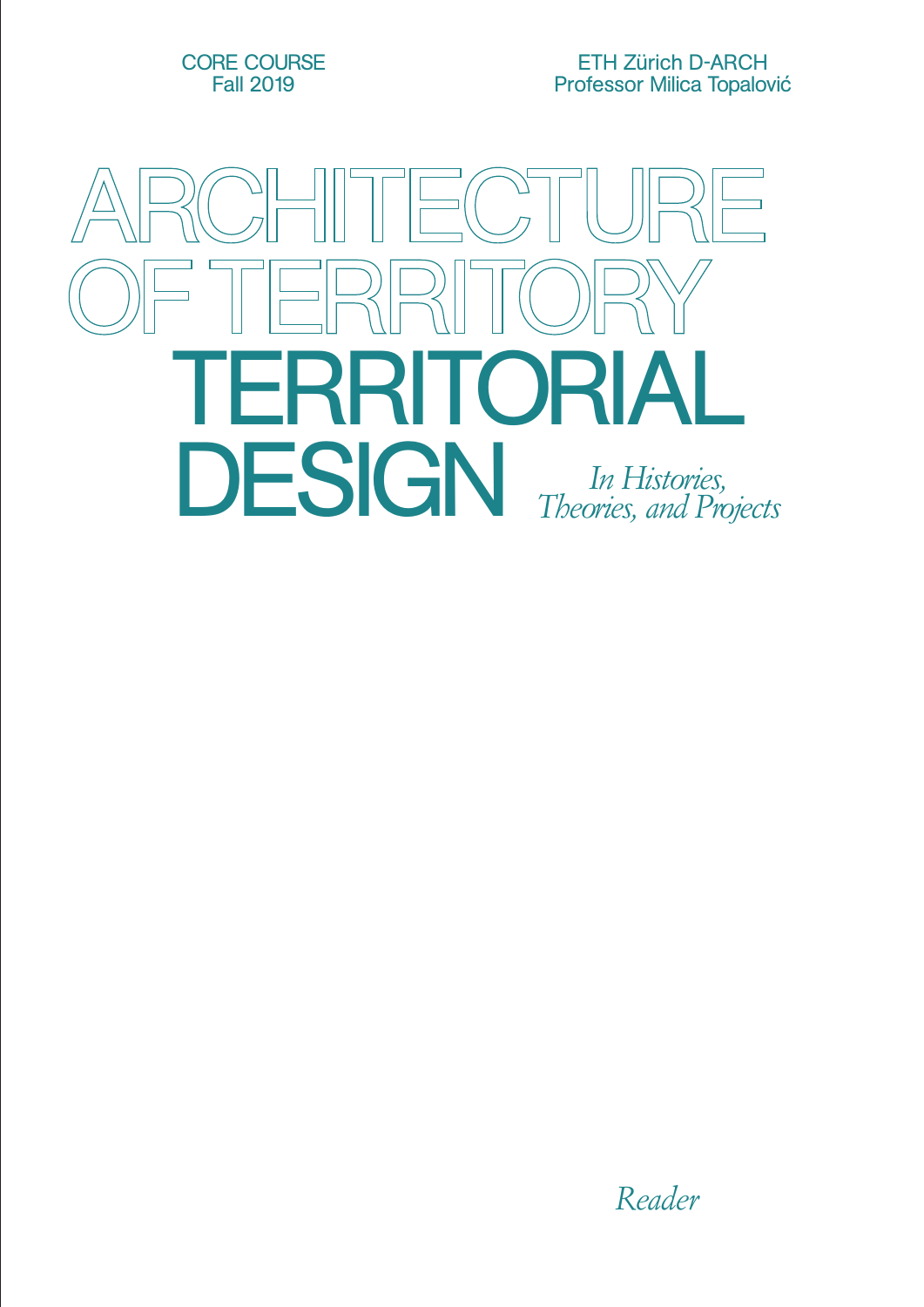## 19.09.2019

## On Territory

#### BASIC READINGS

- Corboz, André. "The Land as Palimpsest". *Diogenes* 31, Nr. 121, 1983: 12–34.
- Gottmann, Jean. "The Evolution of the Concept of Territory". *Social Science Information* 14, Nr. 3, January 1975: 29–47.

- Aureli, Piere Vittorio. "The Nomos of the Earth: Rethinking the Architecture of the Territory", 2015.
- Elden, Stuart. *The Birth of Territory*. Chicago: Uni. of Chicago Press, 2013.
- Foucault, Michel. "One". In: *Security, territory, population: lectures at the Collège de France, 1977-78*. Lectures at the College de France. Basingstoke: Palgrave Macmillan, 2007: 16–38.
- Lahoud, Adrian. "Nomos and Cosmos". *E-Flux Journal 56th Venice Biennale – Supercommunity*, no. 65, 2015.
- Raffestin, Claude. "Space, Territory, and Territoriality". Übersetzt von Samuel A Butler. *Environment and Planning D: Society and Space,* 30, Nr. 1, February 2012: 121–41.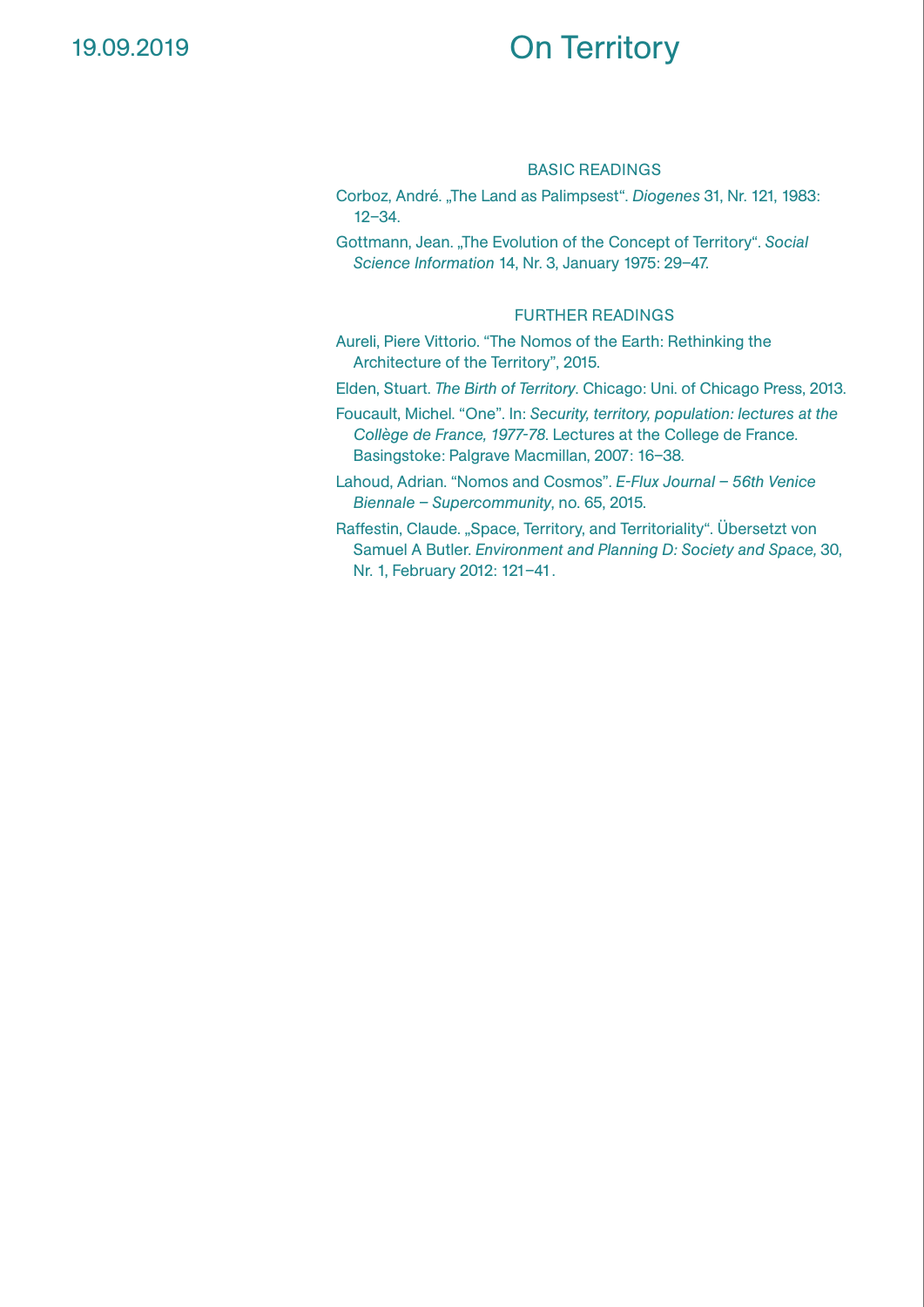## **Architecture** and Urbanisation

#### BASIC READINGS

Corboz, André. "Die Schweiz Als Hyperstadt = La Suisse Comme Hyperville". *Anthos* 42, no. 2 Urbane Landschaften, 2003: 4–9.

Schmid, Christian. "The Urbanization of the Territory: On the Research Approach of ETH Studio Basel". In: T*erritory: On the Development of Landscape and City*, eds.: Mathias Gunz, Vesna Jovanović, Roger Diener, Liisa Gunnsarsson, Marcel Meili, Christian Mueller Inderbitzin, and Christian Schmid, Zürich: Park Books, 2016: 22–48.

- Diener, Roger, Jacques Herzog, Marcel Meili, Pierre de Meuron, and Christian Schmid. *Switzerland - an Urban Portrait*. Basel: Birkhäuser, 2006.
- Doxiadis, Constantinos. "Ecumenopolis: Tommorow's City", BRITANNICA Book of the year 1968, Encyclopaedia Britannica, Inc., 1968.
- Ungers, O. M., Rem Koolhaas, Peter Riemann, Hans Kollhoff, Arthur Ovaska, Florian Hertweck, Sébastien Marot, and UAA Ungers Archives for Architectural Research, Hrsg. *The City in the City: Berlin: A Green Archipelago*. Zürich: Lars Müller Publishers, 2013.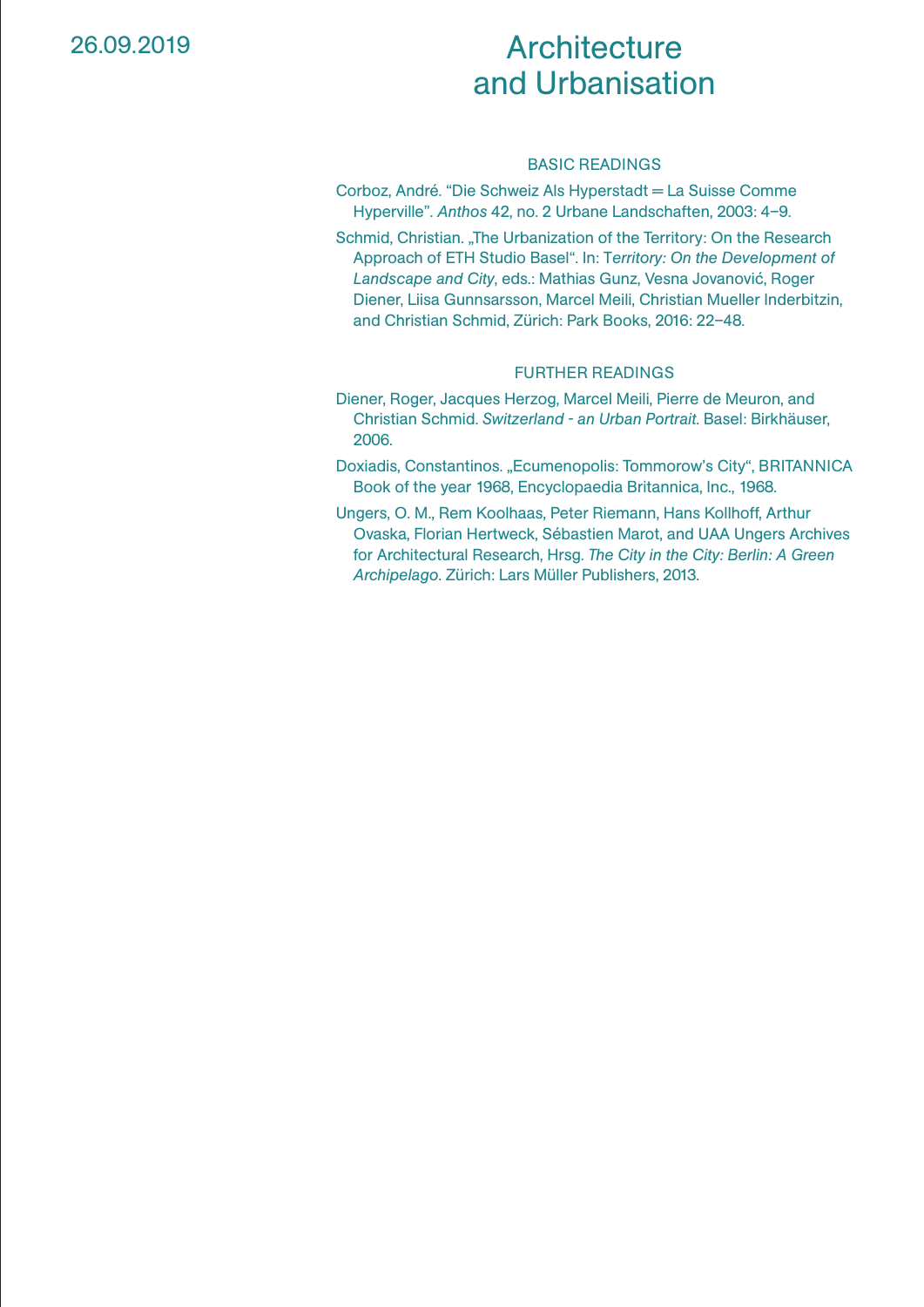### 03.10.2019

# Mapping: Environmental Thresholds BÁRBARA MAÇÃES COSTA

#### BASIC READINGS

- Bellamy Foster, John and CLARK, Brett, "Ecological Imperialism: The Curse of Capitalism" in *Socialist Register 2009*: 186–201.
- Demos, T. J. *Against the Anthropocene: Visual Culture and Environment Today*. Berlin: Sternberg Press, 2017.
- Mattern, Shannon, "Maintenance and Care" in *Places Journal*, November 2018, (online).

Moore, Jason W., "The Capitalocene Part I: On the Nature & Origins of Our Ecological Crisis" in *Journal of Peasant Studies* 44: 3, April 2017: 594-630.

- Aureli, Pier Vittorio, "Appropriation, Subdivision, Abstraction: A Political History of the Urban Grid" in *Log 44,* Fall 2018: 139-167.
- Biemann, Ursula and Tavares, Paulo, *Forest Law/Selva Jurídica*. Eli and Edythe Broad Art Museum and Michigan State University, 2014.
- Blomley, Nicholas, "Law, Property, and the Geography of Violence: The Frontier, the Survey, and the Grid" in *Annals of the Association of American Geographers* 93: 1, March 2003: 121.
- Fields, Gary, "Part One: Land into Property" in *Enclosure: Palestinian Landscapes in a Historical Mirror*. Oakland, CA: University of California Press, 2017: 23–91.
- Harvey, David, "The Creation of the Urban Commons" in *Rebel Cities: From the Right to the City to the Urban Revolution*. London and New York: Verso, 2012.
- Marx, Karl, "Part VIII: The So-called Primitive Accumulation" in *Capital: A Critical Analysis of Capitalist Production*. Berlin: Dietz Verlag, 1990: 619–670.
- Midnight Notes Collective, "The New Enclosures" in *Midnight Notes 10,*  1990.
- Polanyi, Karl, *The Great Transformation*. Boston: Beacon Press, 2001.
- Sloterdijk, Peter, "The Signs of Explorers: On Cartography and Imperial Name Magic" in *The World Interior of Capitalism: Towards a Philosophical Theory of Globalization*. Malden, MA: Polity Press, 2013: 98–108.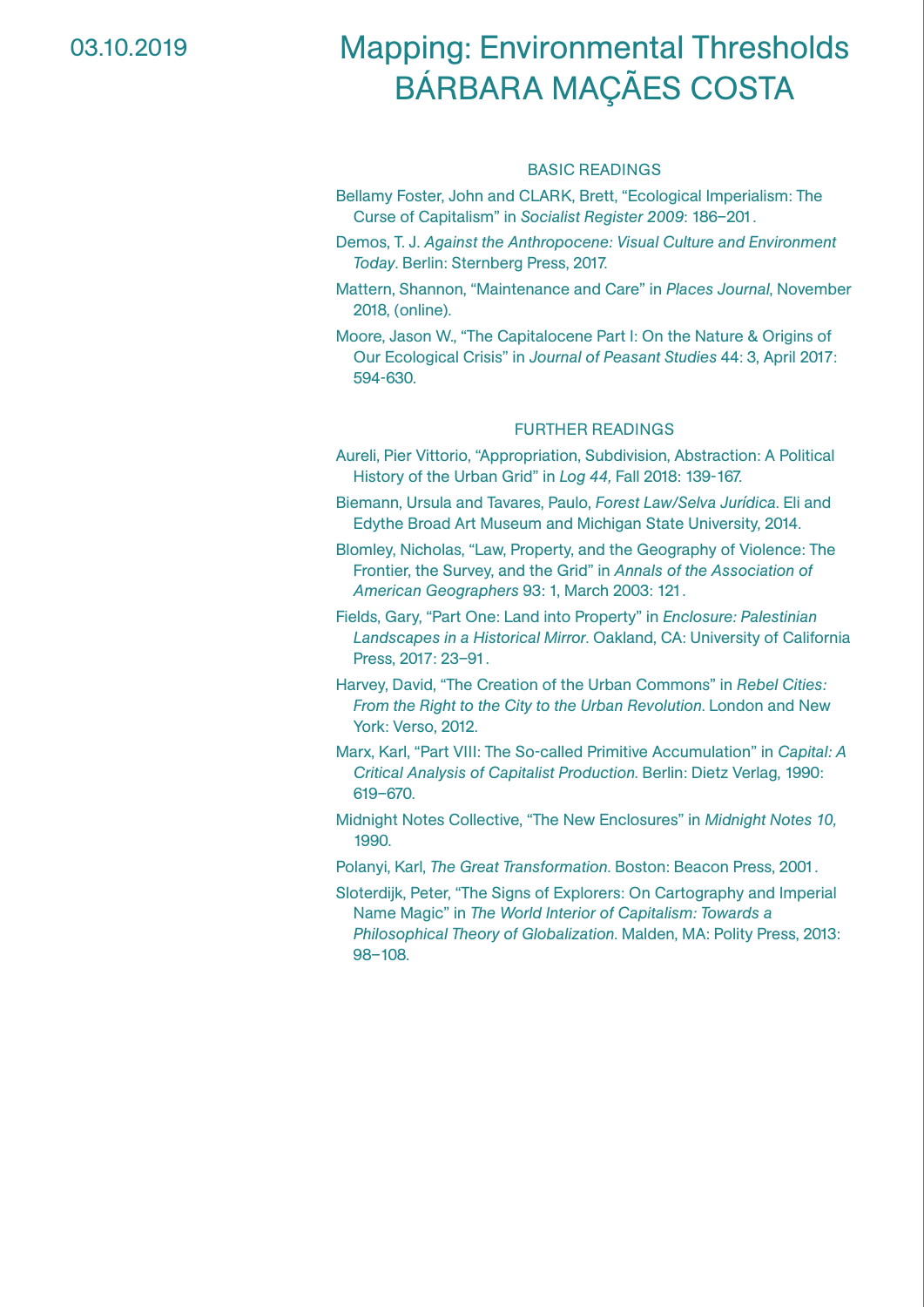## 10.10.2019

## Methods in Territorial Research and Design

#### BASIC READINGS

- McHarg, Ian L, and Lewis Mumford. *Design with Nature*. Garden City (New York): Doubleday/Natural History Press, 1971.
- Sieverts, Boris. "Wie man Städte bereist". Situativer Urbanismus: zu einer beiläufigen Form des Sozialen, *Journal for Architecture and Urbanism*, 183, 2007: 45.

- Banham, Reyner, and Joe Day. *Los Angeles: The Architecture of Four Ecologies*. Berkeley: Univ. of California Press, 2009.
- Sieverts, Thomas. *Zwischenstadt: Zwischen Ort und Welt, Raum und Zeit, Stadt und Land*. Bauwelt Fundamente. Gütersloh: Bauverlag, 1997.
- Venturi, Robert, Denise Scott Brown, und Steven Izenour. *Learning from Las Vegas*. London: MIT Press, 1972.
- Viganò, Paola, and Chiara Cavalieri, eds. *Horizontal Metropolis: A Radical Project*. S.l.: PARK BOOKS, 2019.
- Wachsmuth, David. "City as Ideology: Reconciling the Explosion of the City Form with the Tenacity of the City Concept". *Environment and Planning D: Society and Space* 32, Nr. 1, February 2014: 75–90.
- Waldheim, Charles. *Landscape as Urbanism: A General Theory*. Princeton New Jersey: Princeton University Press, 2016.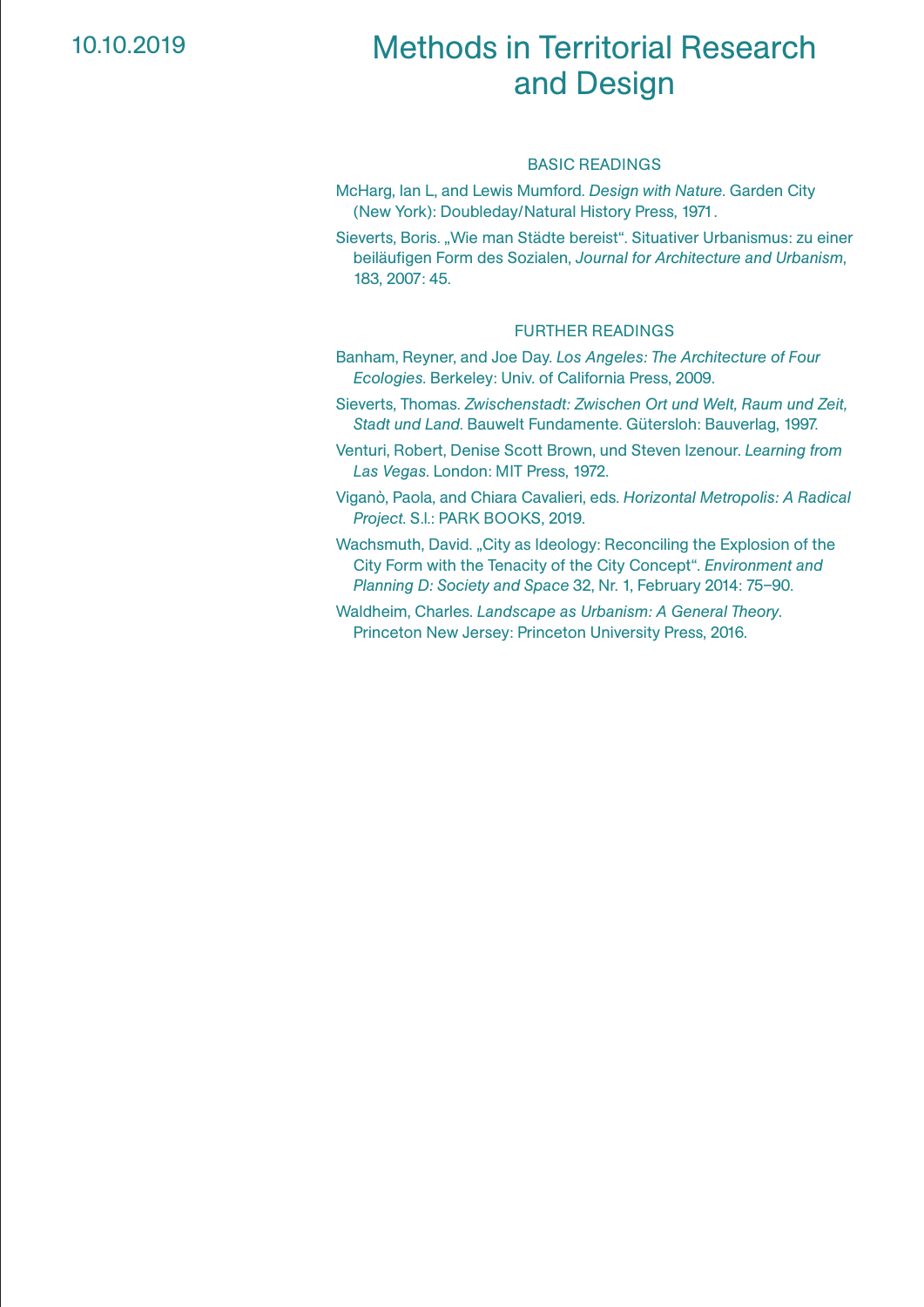## 31.10.2019

# Urbanisation and Ecology CHRISTOPH KÜFFER

#### BASIC READINGS

- Kueffer, Christoph. "Plant invasions in the Anthropocene". *Science* 358 (6364) 2017: 724-725.
- Kueffer, Christoph. "Urban ecology meets architecture and urban planning". In: *Études Urbanes: When ecology goes to town*, 2019: 52-54, Lausanne

- Kueffer, Christoph. "Cities as ecosystems and buildings as living organisms." (forthcomming).
- Morton, Timothy. *Dark Ecology: for a logic of future coexistence*. Wellek library lectures in critical theory. New York: Columbia University Press, 2016.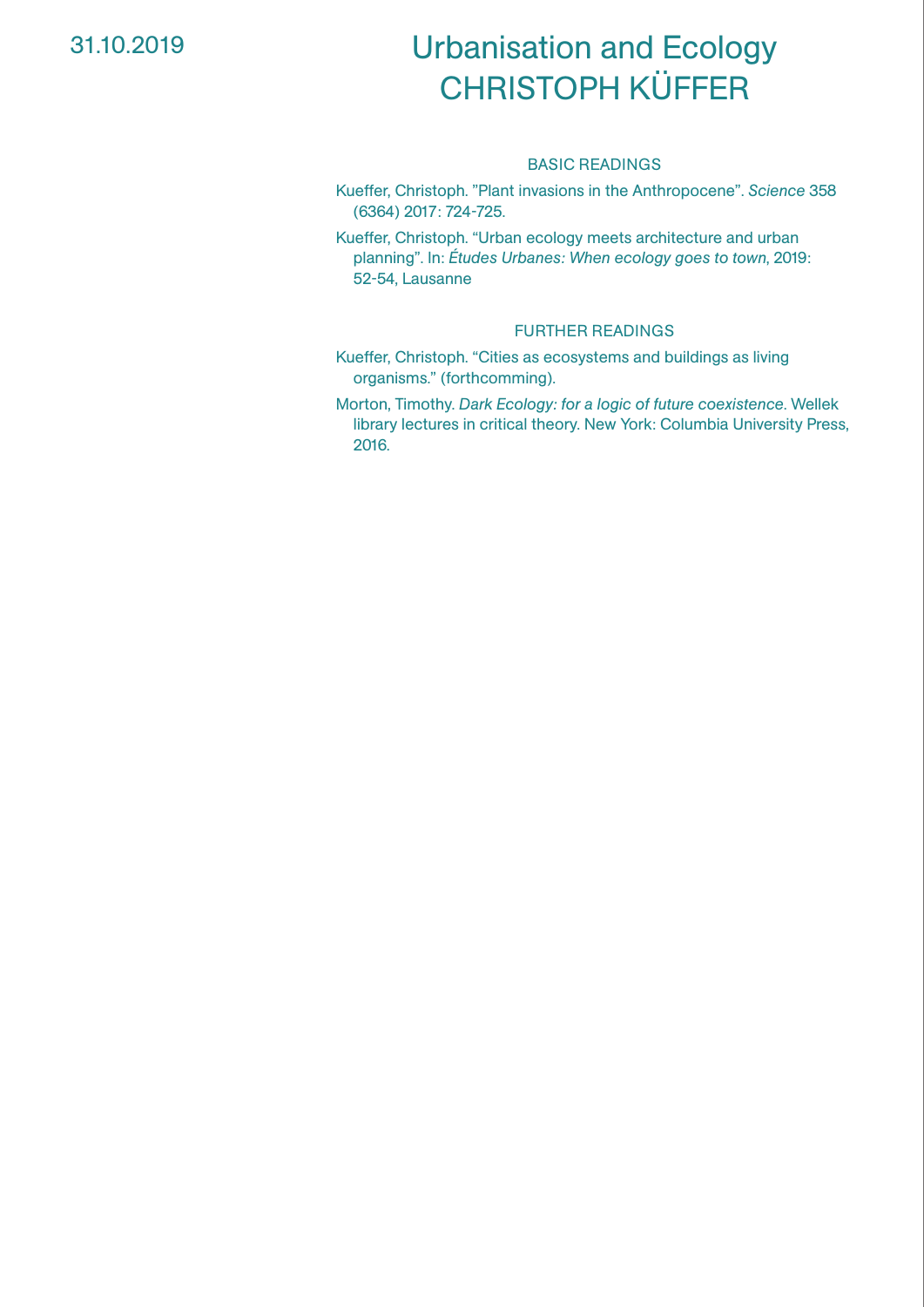## Planetary Urbanisation: **Hinterland**

#### BASIC READINGS

- Cronon, William. *Nature's Metropolis: Chicago and the Great West*. New York, N.Y. etc.: Norton, 1991.
- Topalović, Milica. Architecture of Territory: *Beyond the Limits of the City: Research and Design of Urbanising Territories: Inaugural Lecture ETH Zürich, November 30, 2015*. Assistant Professorship of Architecture and Territorial Planning, ETH D-ARCH; Zürich, 2016.

- Chua Beng Huat. "Singapore as Model: Planning Innovations, Knowledge Experts". In: *Worlding Cities: Asian Experiments and the Art of being Global* eds. Ananya Roy and Aihwa Ong, 2011.
- Daniel Ibañez and Nikos Katsikis. "Editorial". In: *New Geographies 06 Grounding Metabolism*, 2014.
- Patel, Raj, und Jason W. Moore. "How the Chicken Nugget Became the True Symbol of Our Era". *The Guardian*, 8. Mai 2018, Abschn. News.
- Schmid, Christian. "Journeys through Planetary Urbanization: Decentering Perspectives on the Urban". *Environment and Planning D: Society and Space*, 4. April 2018.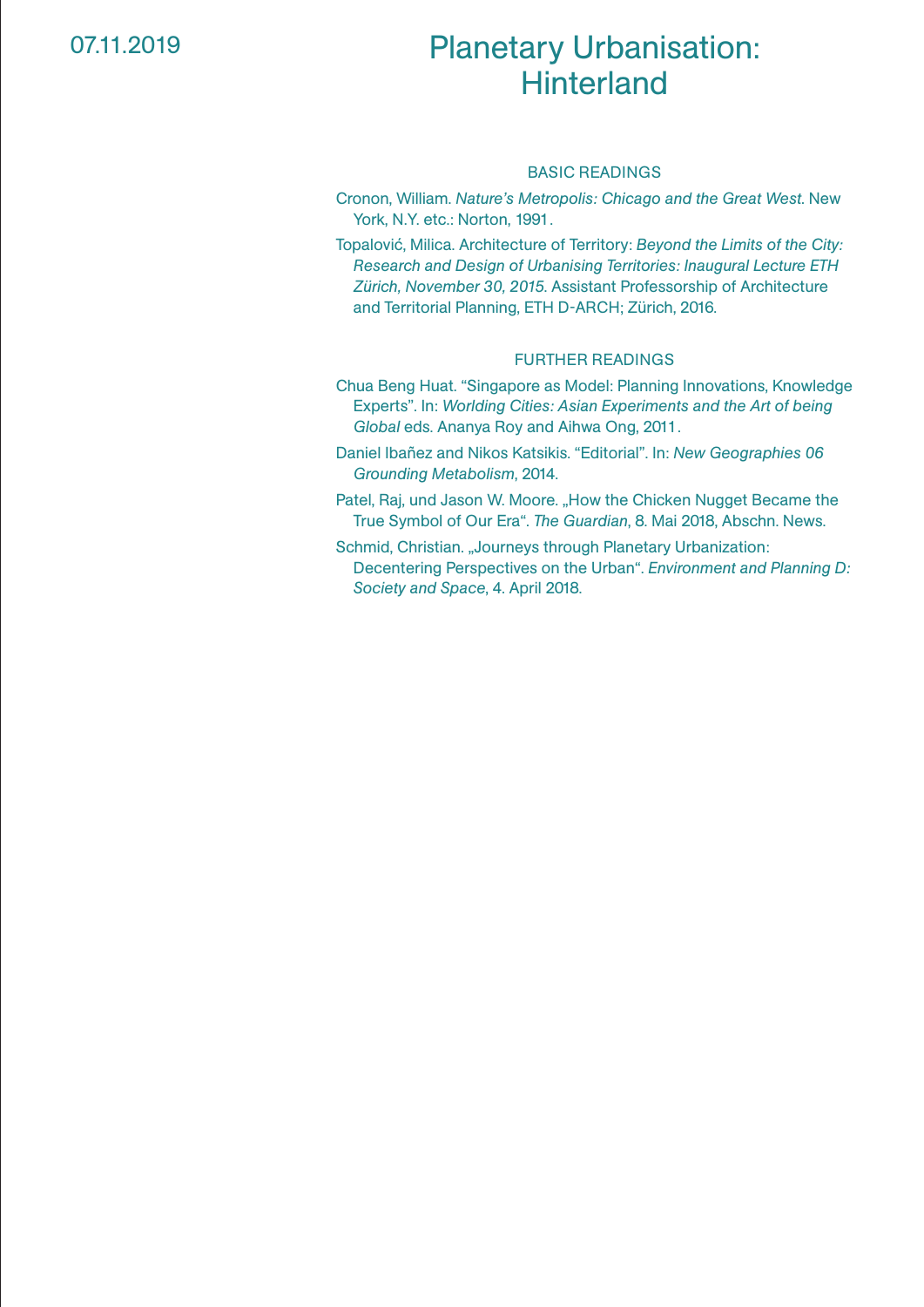### 14.11.2019

## **Disappearance** of the Countryside

#### BASIC READINGS

Berger, John. "Intoduction". In: *Pig Earth*, Into Their Labours. London: Writers and Readers, 1979, xiii-xxix.

Waldheim, Charles. "Notes Toward a History of Agrarian Urbanism". *Places Journal*, November 2010.

- Cairns, Stephen. "Debilitating City-Centricity: Urbanization and Urban-Rural Hybridity in Southeast Asia". In: eds. Rita Padawangi *Routledge Handbook of Urbanization in Southeast Asia*, 2018.
- Herzog, Jacques, Pierre de Meuron, Lisa Euler, Metaxia Markaki, Charlotte von Moos, und Martino Tattara. *Achtung: die Landschaft: Lässt sich die Stadt anders denken?: ein erster Versuch*. Zürich: Lars Müller Publishers, 2016.
- Ostrom, Elinor. *Governing the commons: the evolution of institutions for collective action*. Political economy of institutions and decisions. Cambridge: Cambridge University Press, 1990.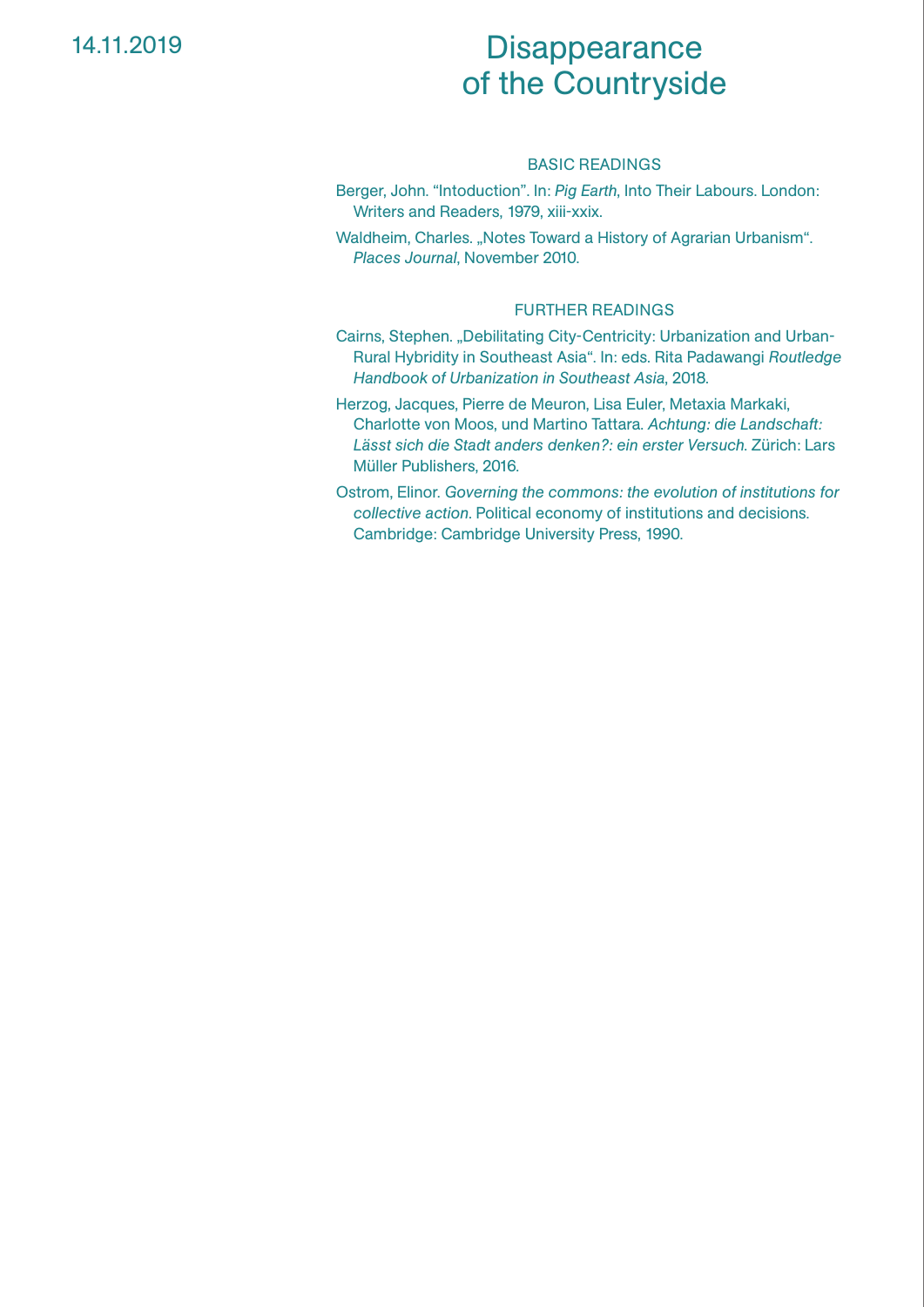### 21.11.2019

# Territories of Grain CHARLOTTE MALTERRE-BARTHES

#### BASIC READINGS

Malterre-Barthes, Charlotte. "Urban Riots: Bread, Freedom, Spatial Justice". *Offramp Crowds*, no. 14, 2017. https://offramp.sciarc.edu/ articles/urban-riots-bread-freedom-spatial-justice.

Waldheim, Charles, and Alan Berger. "Logistics Landscape". *Landscape Journal* 27 (2), 2008: 219–46.

#### FURTHER READINGS

Mitchell, Timothy. *Rule of Experts: Egypt, Techno-Politics, Modernity*. University of California Press, 2002.

Easterling, Keller. "El Ejido". In: *Enduring Innocence: Global Architecture and Its Political Masquerades*. MIT Press, 2005: 39-62.